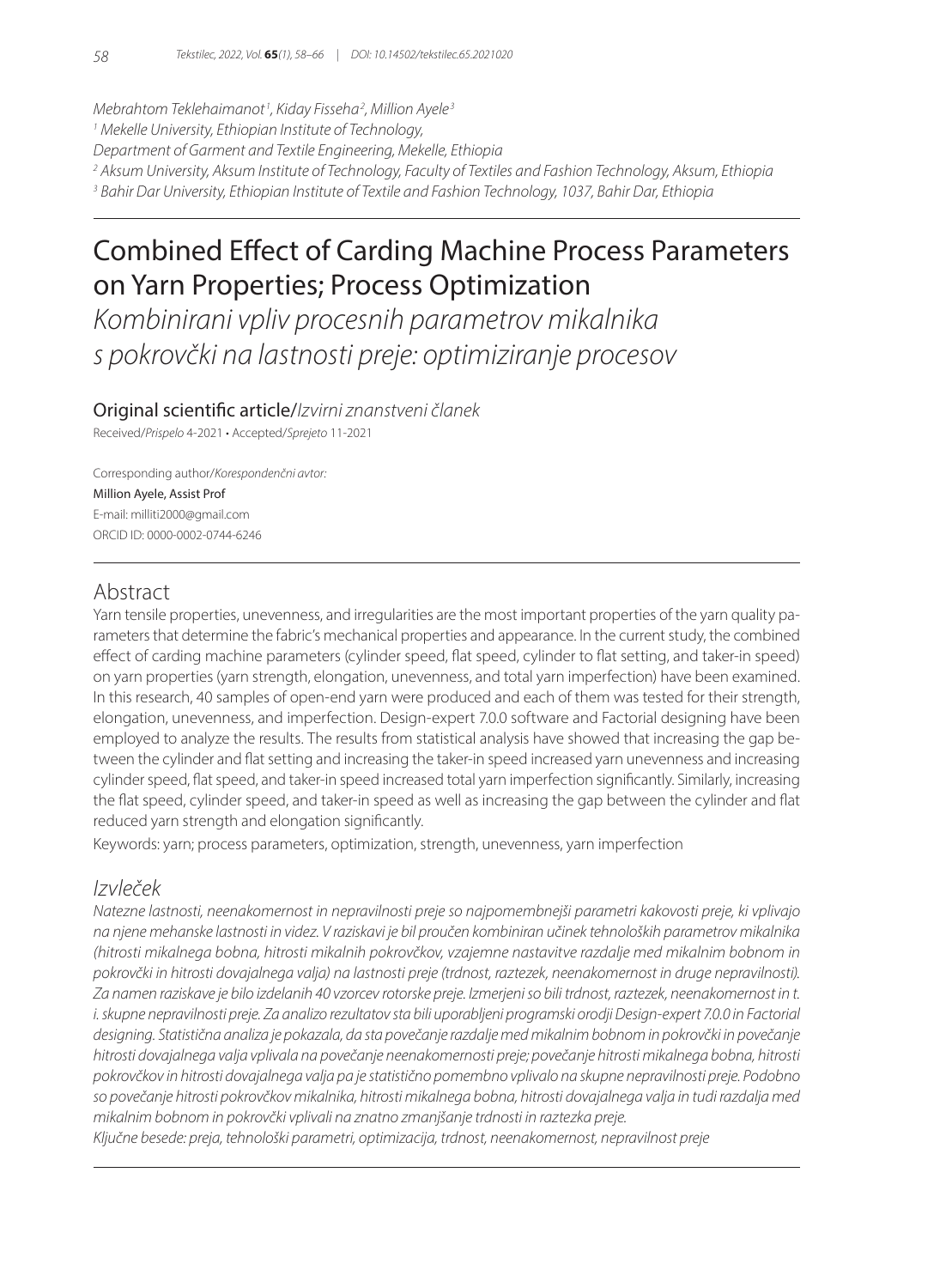# 1 Introduction

The two well-known sayings, 'the card is the heart of the spinning mill' and 'well-carded sliver is half spun'– demonstrate the enormous significance of carding for the end result of the spinning operation. The operation of the card shows the highest correlation to quality and also to productivity [1, 2]. Carding is the most important process in spinning. It contributes a lot to the quality of the yarn. Speeds (flat speed, taker-in speed, and cylinder speed) and settings (licker-in and feed plate, licker-in and under casing elements, cylinder and flat tops, between the cylinder and doffer, and so on) are process parameters which shall be controlled to produce good quality yarn with relatively low production cost.

Cylinder wire selection depends upon cylinder speed, the raw material to be processed, and the production rate. Wire front angle depends mainly on cylinder speed and the coefficient of raw material friction. The cylinder speed in turn depends upon the production rate. Higher production means that more working space for the fibre is required. It is the wire that keeps the fibre under its influence during carding operation [3]. Therefore, the space within the wire should be increased for higher production. Higher cylinder speed also increases the space required for the fibre. Therefore, a higher cylinder speed is required for higher production [4, 5].

The higher the cylinder speed is, the higher the centrifugal force created by the cylinder which tries to eject the fibre from the cylinder, along with the trash. Low front angle with too low cylinder speed and high frictional force will result in a bad quality of card sliver due to a decreased fibre transfer from the cylinder to the doffer [6, 7]. Hence, recycling of fibres will take place, which results in more neps and entanglements. The movement of the fibres towards the tip of the tooth coupled with centrifugal action demands an acute front angle to hold the fibre in place during carding [8].

The basic function of the doffer is to strip the fibres from the Cylinder. Licker-in plays a major role in opening the fibre tufts. A higher number of rows per inch gives better results. If the wire pitch is not sufficient, it can be compensated by increasing the licker-in speed. However, higher licker-in speeds for fine and long cotton will rupture the fibres [8]. The setting between the cylinder and doffer is the closest setting in the card. This setting mainly depends upon the cylinder speed, a hank of the delivered sliver, and the type of wire. If the setting between the cylinder and the doffer is very close, the wires will get polished, which will affect the fibre transfer. If the setting is too wide, the fibres will not be transferred to the doffer from the cylinder, hence the cylinder will get loaded. While processing synthetic fibres, cylinder loading will badly affect the yarn quality. The most critical setting in a carding machine is between the cylinder and flat tops. The closer the setting between the cylinder and flats is, the better the yarn quality is. Neps are directly affected by this setting. A very close setting increases flat waste. For processing cotton, the setting can be 0.25, 0.2, 0.2, 0.2, 0.2 mm [9]. Research results have showed that increasing the speed of the licker-in increased fibre rapture, yarn imperfection, and yarn hairiness and decreased single yarn strength. The increase in fibre rapture is due to a higher opening point-density, which results in a higher intensity of beating. The rise in fibre rapture increases short-fibre content, thus an increase in yarn imperfection and deteriorated single yarn strength [10]. However, the yarn unevenness (U %) and the card cleaning efficiency improve with higher licker-in speeds [11, 12].

Single yarn strength reduces with the increasing production rate of the carding machine. This is attributed to more fibre transfer efficiency leading to less fibre opening and parallelization in the sliver [13]. The neps level in the card sliver reduces when the point density of top flats is increased, minimizing the yarn imperfection. This is attributed to the intensified opening of neps [14].

The yarn unevenness increased with an increase in the card production rate due to poor carding and higher cylinder loading. The total yarn imperfections increase as the production rate increases and cylinder speed is reduced, attributed to more cylinder loading [15].

The purpose of this study is to research the combined effect of cylinder speed, flat speed, taker-in speed, and cylinder to flat setting on yarn properties like yarn strength, yarn imperfection yarn unevenness, and yarn elongation, which has not been studied so far.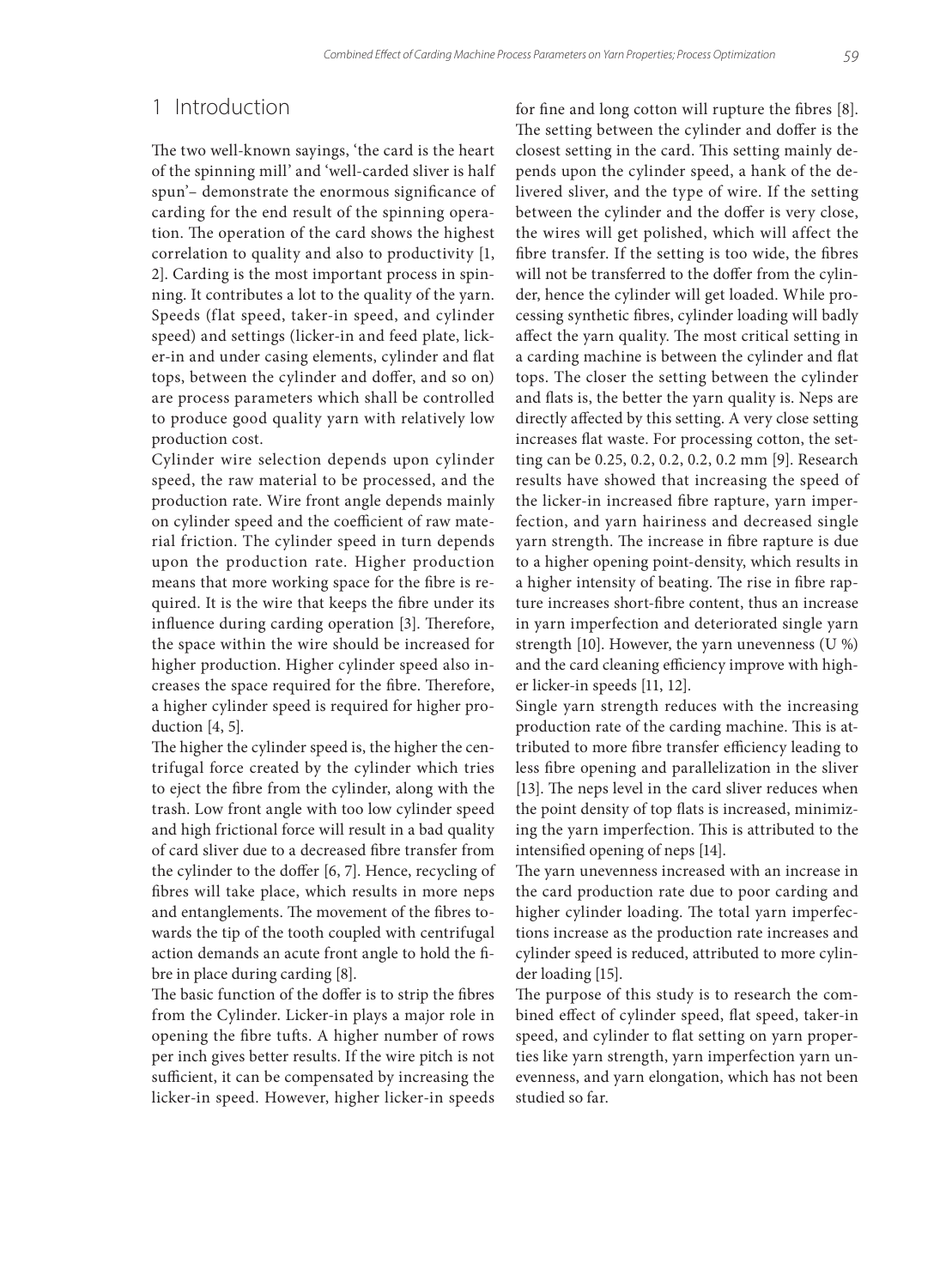# 2 Materials and methodology

#### *2.1 Materials*

Cotton fiber: 100% cotton fiber with the following property was used to manufacture the yarn (Table 1). The spinning consistency index (SCI) is a calculation for predicting the overall quality and spinnability of the cotton fiber.

## *2.2 Methods*

#### *2.2.1 Sliver production*

Forty card slivers have been produced on a carding machine (C70), by varying the carding machine setting as stated in Table 2 at Alameda Textile share company, Adwa, Ethiopia. Forty 5,905 tex draw frame slivers (five-card slivers of each were made into one draw frame sliver) were produced on breaker and finisher draw frame machine with the model (RSB D45) and (SB D45), respectively. The machine setting of the draw frame was the same for the production of all slivers.

#### *2.2.2 Yarn production*

Forty 24.6 tex rotor spun yarn with twist of 860 m−1 were produced on a rotor spinning machine (R40 rotor spinning) at Almeda Textile share company, Almeda, Ethiopia. The feeding speed (0.425 m/ min), opening roller speed (7500 min−1), rotor speed (90,000 min−1), and delivery speed (102 m/min) of rotor machine settings were kept constant during the production of all yarns.

#### *2.2.3 Statistical optimization and experimental design of the fabric production process*

Design expert 7.0.0 software was used in the optimizations of the yarn production. Design expert software was used as it is well-suited for engineering and science and it focuses on empirical design and optimization of the process parameters. The independent variables used were: cylinder speed, flat speed, cylinder to flat setting and taker-in speed of the carding machine, and the responses were: yarn strength (centinewton/tex), yarn elongation (%), yarn unevenness (Um %), and yarn total imperfections (in number) of the rotor spun yarn. 40 experiments (Table 2) were performed by design expert 7.0.0 software to optimize the machine setting. The statistical significance of the model and variables was determined by ANOVA at 5% significance level [16]. Yarn strength, unevenness, elongation, and imperfection (response factors) were analyzed by ANOVA and 3D response surface plotting.

#### *2.2.4 Characterization of yarn property*

To examine the combined effect of the independent variable of the carding machine (cylinder speed, flat speed, cylinder to flat setting, and taker-in speed) on yarn strength, unevenness, elongation, and total yarn imperfection, the following tests were conducted and analyzed:

## **(a) Effect of cylinder speed, flat speed, cylinder to flat setting, and taker-in speed on yarn unevenness**

Unevenness and imperfection of the yarn were determined as per ASTM D1425/D1425M-14(2020). *Standard test method for evenness of textile strands using capacitance testing equipment*. Each sample was tested with five replicas and the average values were taken for analysis [17].

## **(b) Effect of cylinder speed, flat speed, cylinder to flat setting, and taker-in speed on yarn strength and elongation**

Strength and elongation of the yarn were determined as per ASTM D1578-93(2016) *Standard test method for breaking strength of yarn in skein form*. Each sample was tested with five replicas and the average values were taken for analysis [18].

# 3 Results and discussions

## *3.1 Optimization of machine setting using factorial design*

Yarn strength, elongation, unevenness, and imperfection are essential properties of yarn that must

*Table 1: Cotton fiber specification for yarn production*

| Cotton | Spinning    | Moisture | Upper half   | Uniformity | Short fibre. | Strength       | Elongation |
|--------|-------------|----------|--------------|------------|--------------|----------------|------------|
|        | consistency | content  | mean length, | index, UI  | SF           | $(cN$ /tex $)$ | (%)        |
|        | index, SCI  | (%)      | $UHML$ (mm)  | (%)        | $(\%)$       |                |            |
| Avg.   | 82          | 5.1      | 25.96        | 76.7       | 14.7         | 23.2           | 6.2        |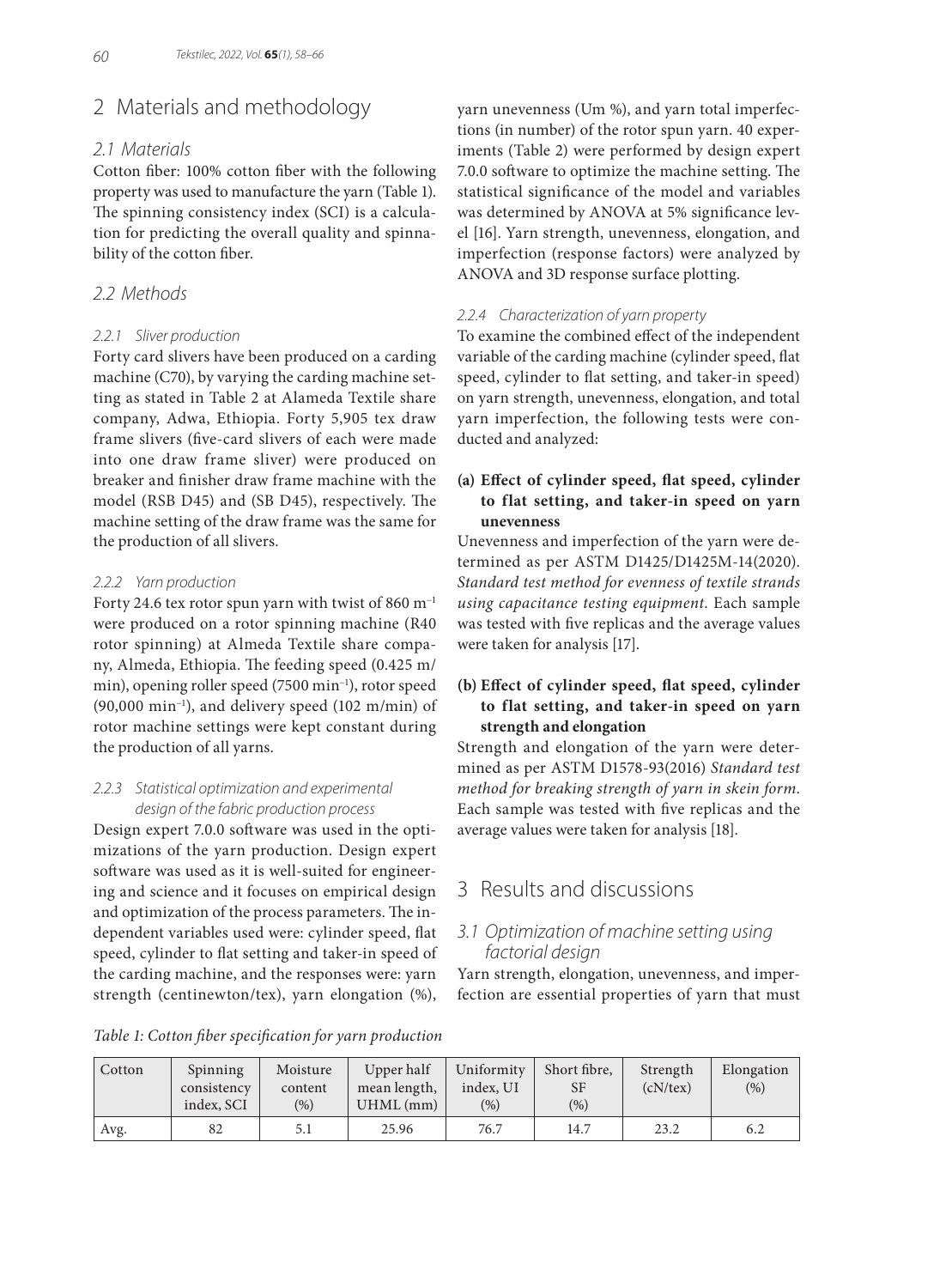be controlled to fulfill the standard required by the user [19, 20]. Yarn strength and elongation are important parameters in determining the durability and serviceability of the fabric made from the yarn and unevenness and imperfection are related to the appearance and ends down of yarn during yarn manufacturing [14]. The combined effect of flat speed, cylinder speed, cylinder to flat setting, and taker-in speed of the carding machine on the strength, elongation, unevenness, and imperfection of yarn has been studied and optimized using design expert 7.0.0 software and factorial design. The design allows random manufacturing of different samples, giving a chance to produce the same samples at different times, to avoid other nuisance factors. Generally, the process factors are designed to be at the carding section and are analyzed for their effects on rotor spun yarns.

#### *3.2 Fitting the models*

The dependent variables (strength, elongation, evenness, and imperfection) and independent variables (cylinder speed, flat speed, cylinder to flat setting, and taker-in speed) were examined to draw regression equations showing an empirical relationship between the tested variable and the machine settings in the actual units, which can predict the responses under the given range. Therefore, to determine the factor levels which yield optimum strength, elongation, evenness, and total yarn imperfection of the yarn, mathematical regression between dependent and independent variables (equations 1-4) were developed.

The final equations in terms of the actual factors generated by the factorial design were:

$$
Yarn\ uneveness = +22.80 - 0.066 * A - 0.43 * B + 60.3 * C - 0.0186 * D - 0.025 * A *C + 8.3 * A * D - 0.056 * C * D
$$
\n(1)

$$
Yarn\ strength = +119.05 - 0.366 * A + 8.05 * B + 16.76 * C - 0.082 * D + 0.27 A * C +
$$
  
2.91424E - 004 \* A \* D - 00.126 \* C \* D (2)

$$
Yarn\; Elongation = +18.43 - 0.1327 * A + 39.09 * B + 101.06 * C - 0.0212 * D +
$$
  

$$
4.30303E - 004 * A * C + 1.38212E - 004 * A * D - 0.11 * C * D
$$
  
(3)

Total *param imperfection* = +1535.466 + 2.47 \* *A* + 450.83 \* *B* + 3047.24 \* *C* + 1.02 \*  
\n
$$
D - 3.99 * A * C - 1.42121E - 003 * A * D - 1.41 * C * D
$$
\n(4)

where A is cylinder speed, B is flat speed, C is cylinder to flat setting and D is taker-in speed.

#### *3.3 Examination of model adequacy*

Model individual significance and regression goodness was evaluated by ANOVA. In this research, ANOVA was used to analyze the selected model and model coefficient using 95% significant level. The regression terms and the model are said to be significant when the p-value is less than 5%. As shown in Tables 3 and 4, the model is significant statistically ( $p < 0.05$ ) for the cylinder to flat setting and taker-in speed for unevenness, cylinder speed, flat speed and taker-in speed for total yarn imperfection and all independent variables (flat speed, cylinder speed, cylinder to flat setting and taker-in speed)

were significant for the responses (yarn elongation and yarn strength).

## *3.4 Effect of flat speed, cylinder speed, cylinder to flat setting, and taker-in speed on yarn unevenness and total yarn imperfection*

Unevenness and total imperfection of yarn are very important parameters of yarn which deals with variation in yarn count or fineness along the yarn length, negatively influencing the yarn as well as the fabric properties [21]. In the current study, the combined effects of cylinder speed, flat speed, cylinder to flat setting, and taker-in speed on yarn unevenness and yarn total imperfection have been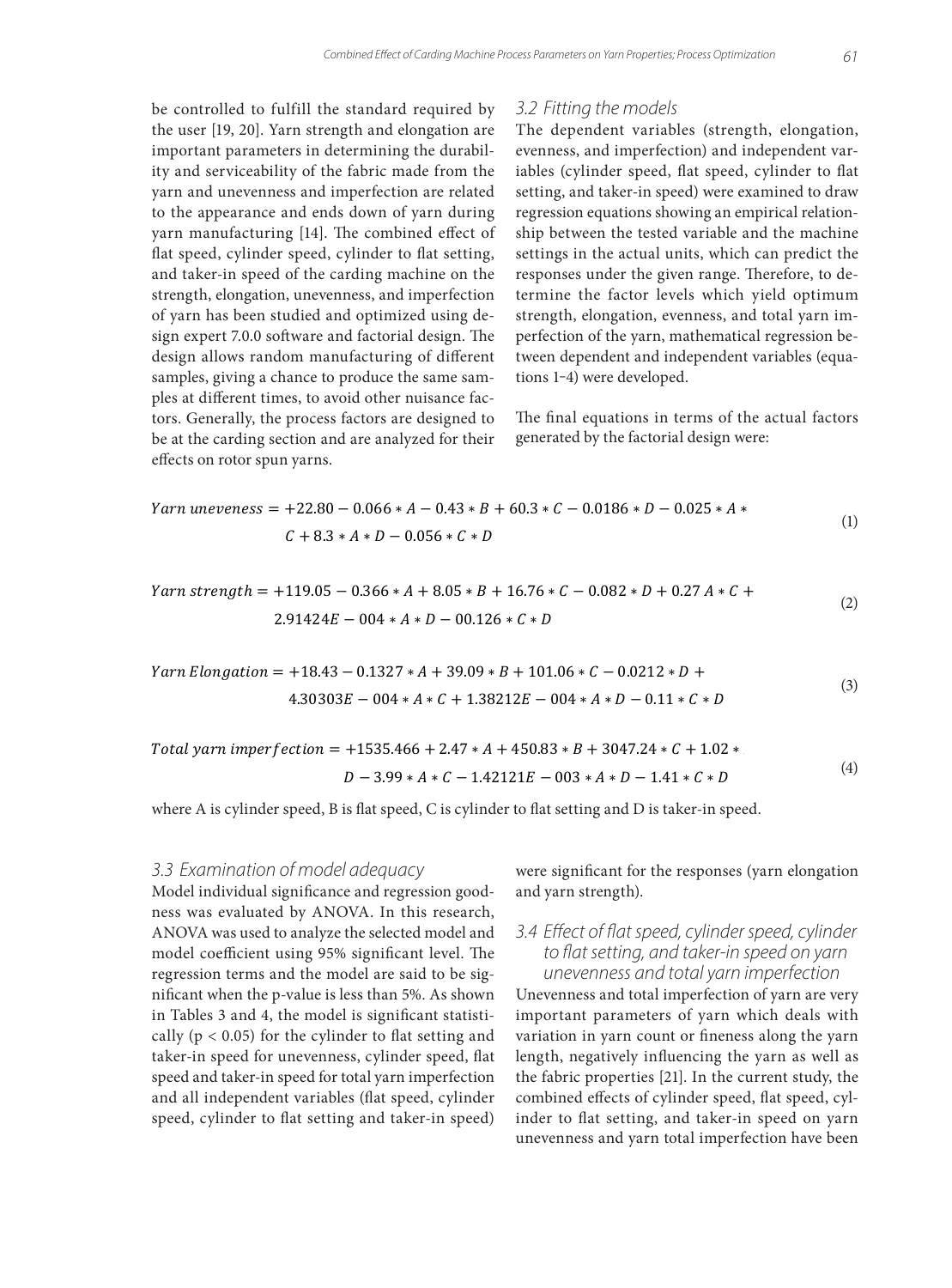|                | Factor 1     | Factor 2 | Factor 3        | Factor 4                    | Response 1     | Response 2 | Response 3 | Response 4    |
|----------------|--------------|----------|-----------------|-----------------------------|----------------|------------|------------|---------------|
| Run            | A: Cylinder  | B: Flat  |                 | $C:$ Cylinder   D: Taker-in | Yarn evenness, | Yarn       | Elongation | Total yarn    |
|                | speed        | speed    | to flat         | speed                       | Um             | strength   | (%)        | imperfection, |
|                | $(min^{-1})$ | (m/min)  | setting<br>(mm) | $(min^{-1})$                | (% )           | (cN/text)  |            | TYI           |
| $\mathbf{1}$   | 410          | 0.2      | 0.35            | 960                         | 9.69           | 8.89       | 4.67       | 16            |
| 2              | 465          | 0.22     | 0.35            | 960                         | 10.05          | 9.38       | 5.5        | 6             |
| 3              | 465          | 0.2      | 0.35            | 860                         | 10.05          | 8.34       | 4.29       | $10\,$        |
| $\overline{4}$ | 465          | 0.22     | 0.3             | 860                         | 9.87           | 6.75       | 4.68       | 20            |
| 5              | 465          | 0.2      | 0.35            | 860                         | 10.05          | 8.34       | 4.29       | 10            |
| 6              | 410          | 0.2      | 0.3             | 860                         | 10.03          | 8.43       | 4.59       | 8             |
| 7              | 410          | 0.2      | 0.3             | 860                         | 10.03          | 8.43       | 4.59       | $\,8\,$       |
| 8              | 465          | 0.2      | 0.3             | 960                         | 10.17          | 8.1        | 4.88       | 5             |
| $\overline{9}$ | 465          | 0.2      | 0.3             | 960                         | 10.17          | 8.1        | $4.88\,$   | 5             |
| 10             | 465          | 0.22     | 0.3             | 860                         | 9.87           | 6.75       | 4.68       | 20            |
| 11             | 465          | 0.22     | 0.35            | 960                         | 10.07          | 9.38       | 5.5        | 6             |
| 12             | 465          | 0.2      | 0.35            | 860                         | 10.05          | 8.34       | 4.29       | $10\,$        |
| 13             | 465          | 0.22     | 0.3             | 860                         | 9.87           | 6.75       | 4.68       | 20            |
| 14             | 410          | 0.2      | 0.35            | 960                         | 9.69           | 8.89       | 4.67       | 16            |
| 15             | 410          | 0.2      | 0.3             | 860                         | 10.03          | 8.43       | 4.59       | 8             |
| 16             | 410          | 0.2      | 0.3             | 960                         | 9.88           | 8.4        | 4.76       | 10            |
| 17             | 465          | 0.2      | 0.3             | 960                         | 10.17          | 8.1        | 4.88       | 5             |
| 18             | 465          | 0.22     | 0.35            | 960                         | 10.04          | 9.38       | 5.5        | 6             |
| 19             | 410          | 0.2      | 0.35            | 860                         | 10.27          | 9.43       | 4.97       | 18            |
| 20             | 410          | 0.2      | 0.3             | 960                         | 9.88           | 8.4        | 4.76       | 10            |
| 21             | 410          | 0.2      | 0.3             | 860                         | 10.03          | 8.43       | 4.59       | 8             |
| 22             | 410          | 0.2      | 0.35            | 960                         | 9.69           | 8.89       | 4.67       | 16            |
| 23             | 465          | 0.2      | 0.35            | 860                         | 10.05          | 8.34       | 4.29       | $10\,$        |
| 24             | 410          | 0.2      | 0.35            | 860                         | 10.27          | 9.43       | 4.97       | 18            |
| 25             | 465          | 0.2      | 0.35            | 860                         | 10.05          | 8.34       | 4.29       | $10\,$        |
| 26             | 465          | 0.22     | 0.35            | 960                         | 10.05          | 9.38       | 5.5        | 6             |
| $27\,$         | 410          | 0.2      | 0.3             | 960                         | 9.88           | 8.4        | 4.76       | $10\,$        |
| $28\,$         | 410          | 0.2      | 0.35            | 960                         | 10.03          | 8.43       | 4.59       | $\,8\,$       |
| 29             | 465          | 0.2      | 0.3             | 960                         | 10.17          | 8.1        | 4.88       | 5             |
| 30             | 465          | 0.2      | 0.3             | 960                         | 10.17          | 8.1        | 4.88       | 5             |
| 31             | 410          | 0.2      | 0.35            | 860                         | 10.27          | 9.43       | 4.97       | 18            |
| 32             | 465          | 0.22     | 0.35            | 960                         | 10.05          | 9.38       | 5.5        | 6             |
| 33             | 465          | 0.22     | 0.3             | 860                         | 9.87           | 6.75       | 4.68       | 20            |
| 34             | 410          | 0.2      | 0.35            | 860                         | 10.27          | 9.43       | 4.97       | 18            |
| 35             | 410          | 0.2      | 0.35            | 960                         | 10.03          | 8.43       | 4.59       | 8             |
| 36             | 410          | 0.2      | 0.3             | 960                         | 9.8            | 8.03       | 5.07       | 9             |
| 37             | 410          | 0.2      | 0.35            | 860                         | 10.27          | 9.43       | 4.97       | 18            |
| 38             | 410          | $0.2\,$  | 0.3             | 960                         | 9.88           | 8.4        | 4.76       | 10            |
| 39             | 465          | 0.22     | 0.3             | 860                         | 9.87           | 6.75       | 4.68       | 20            |
| 40             | 410          | 0.2      | 0.3             | 960                         | 9.88           | 8.4        | 4.76       | 10            |

*Table 2: Designed experiment and test results for rotor spun yarns*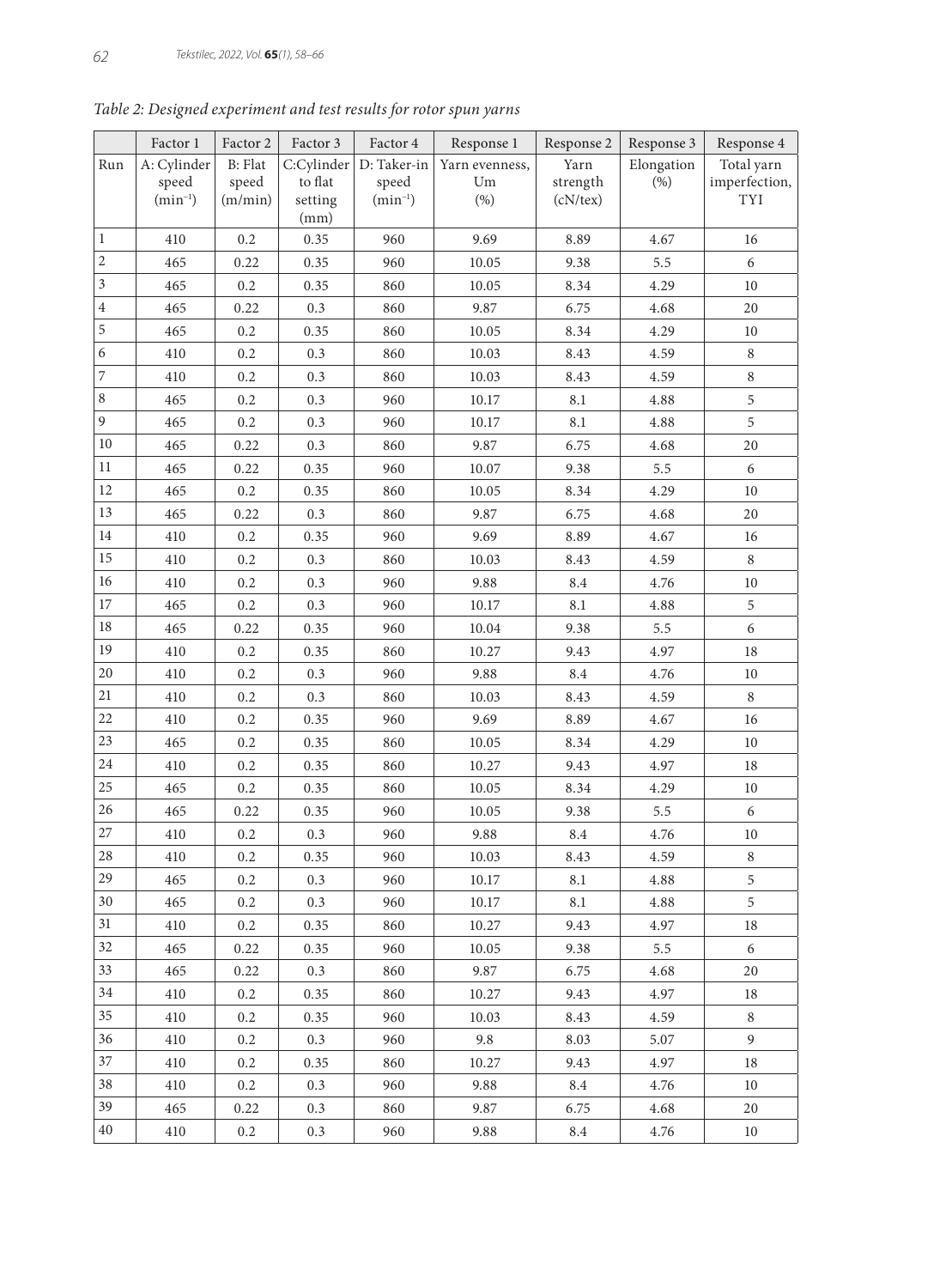investigated. The ANOVA result in Table 3 revealed that increasing the gap between the cylinder and flat setting and increasing the taker-in speed increased yarn unevenness, and increasing the cylinder speed, flat speed, and taker-in speed decreased total yarn imperfection significantly. Figure 1 (a and b) also shows that the yarn irregularity decreases by decreasing the cylinder to flat setting and decreasing cylinder and taker-in speeds. This is due to the narrow cylinder-flats setting which augments the carding action and enhances the removal of short fibers. Increased speed of the taker-in rises fiber rapture and short fiber content. The increased speed of the main cylinder deters the action of the flats since their speed is comparatively insignificant and an increased centrifugal force on the fibers may disrupt their alignment.

As shown in Figure 1 (c and d), the total yarn imperfection also increases with decreasing cylinder and taker-in speeds, increasing flat speed, and wider cylinder-flat setting. When the speed of the cylinder is reduced, the fiber web is transferred to the doffer instead of spending additional time on the surface of the cylinder, which reduces the chance of additional carding time. This would increase the number of entangled fibers and neps not opened properly. Increased top flats and taker-in speeds, and a narrow cylinder-flat setting intensify the opening of tufts, fiber individualization, and longitudinal orientation and neps removal.



*Figure 1: 3D response surface plots indicating effects: a) Cylinder to flat setting and flat speed on yarn Um, b) Taker-in speed and cylinder speed on yarn Um, c) Flat speed and cylinder speed on yarn total imperfection and d) Taker-in speed and cylinder to flat setting on yarn imperfection*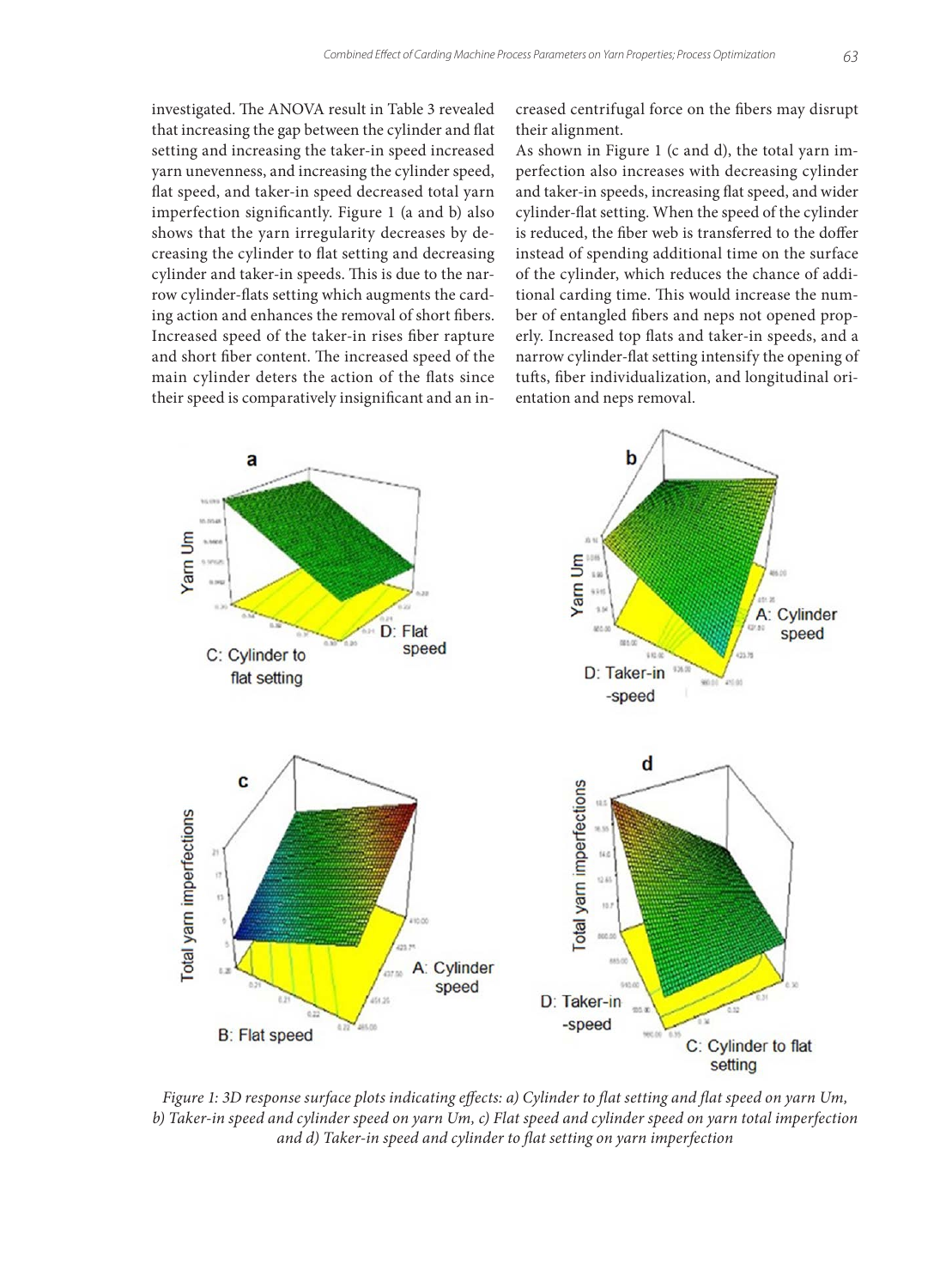|                            | Source                      | Sum of square | Df | Mean square | F-value | p-value  |
|----------------------------|-----------------------------|---------------|----|-------------|---------|----------|
|                            | Cylinder speed              | 1.598E-003    |    | 1.598E-003  | 0.2     | < 0.6596 |
| Yarn                       | Flat speed                  | 2.153E-003    |    | 2.153E-003  | 0.27    | < 0.6094 |
| unevenness                 | Cylinder to flat<br>setting | 0.065         |    | 0.065       | 8.08    | < 0.0077 |
|                            | Taker-in speed              | 0.092         |    | 0.092       | 11.34   | < 0.0020 |
|                            | Cylinder speed              | 214.8         |    | 214.8       | 85.55   | < 0.0001 |
|                            | Flat speed                  | 201.16        |    | 201.16      | 82.92   | < 0.0001 |
| Total yarn<br>imperfection | Cylinder to flat<br>setting | 9.72          |    | 9.72        | 4.01    | < 0.0537 |
|                            | Taker-in speed              | 309.14        |    | 309.14      | 127.55  | < 0.0001 |

*Table 3: ANOVA Table for rotor spun yarn unevenness and total yarn imperfection*

## *3.5 Effect of flat speed, cylinder speed, cylinder to flat setting, and taker-in speed on yarn strength and elongation*

Yarn strength and elongation are directly related to fabric durability and serviceability. Stronger yarn will result in better fabric durability and serviceability [22]. According to Table 4, the Factorial model used implies that the model is significant. Moreover, the effect of all main factors (cylinder speed, flat speed, cylinder to flat setting and taker-in speed) and the interaction between the cylinder and flat speeds, between cylinder and taker in speeds, the taker-in speed and flat top setting, were statistically significant on yarn strength and elongation. This implies that the above-stated main factors and their interaction affect yarn strength and elongation significantly. An increase of all independent variables reduced the yarn strength and elongation significantly. The yarn strength deteriorated with an increase in carding machine cylinder and taker-in speeds, and narrow cylinder-flat settings attributed to fiber rapture and deteriorated fiber strength. The yarn elongation increases with an increasing flat speed, cylinder speed, taker-in speed, and cylinder to flat setting. Lowered cylinder speeds attributed to intensified opening and greater short fiber removal. The longer and straighter the fibers, the higher is the twist consumption along the yarn axis. When all the produced twists are consumed along the fiber length, the elongation and strength is the greatest.

## *3.6 Comparison between the optimum and existing configurations*

The optimum selected and existing configurations of the components are shown in Table 5. The optimum solution is selected considering yarn strength and elongation as the highest importance since the other properties are not out of range. The yarn strength and elongation are significantly improved without affecting the other properties. However, the software has generated thirty different configurations and corresponding results, allowing the

|                    | Source                      | Sum of square | Df | Mean square | F-value | p-value  |
|--------------------|-----------------------------|---------------|----|-------------|---------|----------|
| Yarn strength      | Cylinder speed              | 2.3           |    | 2.3         | 200.13  | < 0.0001 |
|                    | Flat speed                  | 0.064         |    | 0.0641      | 5.59    | < 0.0243 |
|                    | Cylinder to flat<br>setting | 11.11         |    | 11.11       | 965.9   | < 0.0001 |
|                    | Taker-in speed              | 1.53          |    | 1.53        | 133.31  | < 0.0001 |
|                    | Cylinder speed              | 0.49          |    | 0.49        | 177.93  | < 0.0001 |
|                    | Flat speed                  | 1.51          |    | 1.51        | 551.45  | < 0.0001 |
| Yarn<br>elongation | Cylinder to flat<br>setting | 0.12          |    | 0.12        | 42.94   | < 0.0001 |
|                    | Taker–in speed              | 1.04          |    | 1.04        | 380.96  | < 0.0001 |

*Table 4: ANOVA table for rotor spun yarn strength and yarn elongation*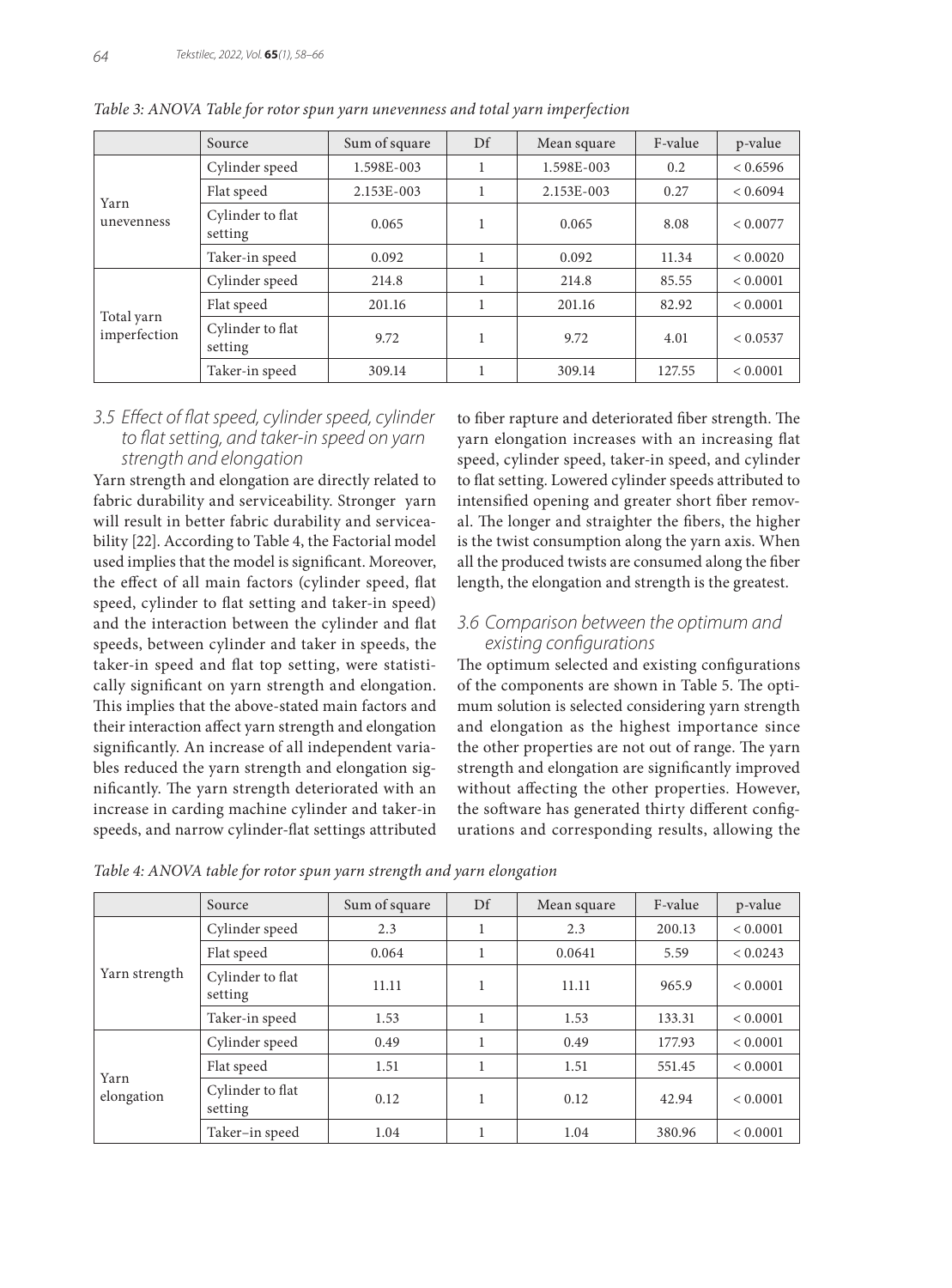engineers to select the configurations and solutions according to their priorities.

## *3.7 Optimization of carding configurations*

The optimum setup of the carding machine process parameters is shown in Table 5. The results show the rank of the setups based on their effect on rotor spun yarn (yarn Um%, yarn total imperfections, and Yarn strength & yarn elongation). Thus, the optimum setup of the carding machine parameters would be: cylinder speed (410 min−1), top flat speed (0.20 m/min), cylinder to flat setting (0.35/0.30/0.275/0.25), and taker-in speed (861 min−1). These setups of machine components produce a yarn having Yarn Um% (10.26%), yarn total imperfections (14) yarn strength (9.44 cN/tex), and yarn elongation (5.06%).

# 4 Conclusion

The cotton yarn has been used for fabric production for several years. The quality of the yarn is key parameter in the production of the yarn to manufacture durable and pleasant fabric. Yarn tensile properties, evenness, and yarn regularity are among the most important properties of the yarn that must be controlled during spinning.

This research aimed at obtaining the optimum carding machine setting to acquire the optimum result of yarn properties (yarn evenness, imperfection, strength, and elongation). The research results have shown that the narrow cylinder-flats setting augments the carding action and enhances the removal of short fibers and the total yarn imperfection increases with decreasing cylinder and taker-in speeds

and flat speed. The yarn strength deteriorated with increasing cylinder speed, flat speed, and taker-in speeds, and narrow cylinder-flat settings attributed to fiber rapture and weakened fiber strength.

The yarn elongation increases with increasing flat speed and taker-in speeds and lowered cylinder speeds, attributed to intensified opening and greater short fiber removal. When all the produced twists are consumed along the fiber length, elongation and strength are maximized.

The optimum setup of the carding machine parameters to obtain the maximum possible yarn quality would be; cylinder speed (410 min<sup>-1</sup>), top flat speed (0.20 m/min), cylinder to flat setting (0.35/0.30/0.275/0.25), and taker-in speed (861 min−1). Future study will seek the effect of the carding machine setting on yarn productivity.

# References

- 1. LAWRENCE, C.A. *Fundamentals of spun yarn technology*. Boca Raton : CRC Press, 2003.
- 2. LEE, M.E. *Mathematical models of the carding process: a thesis submitted for the degree of Doctor of Philosophy*. Oxford : Trinity College, University of Oxford, 2001.
- 3. BAGWAN, A.S., JADHAV, K. Card setting: a factor for controlling sliver quality and yarn. *Journal of Textile Science & Engineering,* 2016, **6**(2), 1–3, doi: 10.4172/2165-8064.1000246.
- 4. Textile Technology Spinning. Process parameters in carding [online]. Fibre2Fashion [accessed 14.12.2021]. Available on World Wide Web: <https://www.fibre2fashion.com/industryarticle/3007/process-parameters-in-carding>.

| S/no    | Configurations                                          | Existing configuration | Optimum configuration |  |
|---------|---------------------------------------------------------|------------------------|-----------------------|--|
|         | Cylinder speed (min <sup>-1</sup> )                     | 415                    | 410                   |  |
| 2       | Taker-in speed (min <sup>-1</sup> )                     | 960                    | 861                   |  |
| 3       | Flat speed (m/min)                                      | 0.20                   | 0.20                  |  |
| 4       | Cylinder-flat gaps from entry to<br>exit positions (mm) | 0.30/0.275/0.25/0.2    | 0.35/0.30/0.25/0.2    |  |
|         | Yarn $Um$ $%$                                           | 11                     | 10.3                  |  |
| Results | Yarn total imperfections (ITI)                          | 17                     | 14                    |  |
|         | Yarn strength (cN/tex)                                  | 7.75                   | 9.4                   |  |
|         | Yarn elongation (%)                                     | 4.79                   | 5.1                   |  |

*Table 5: Comparison between the optimum and existing configurations*